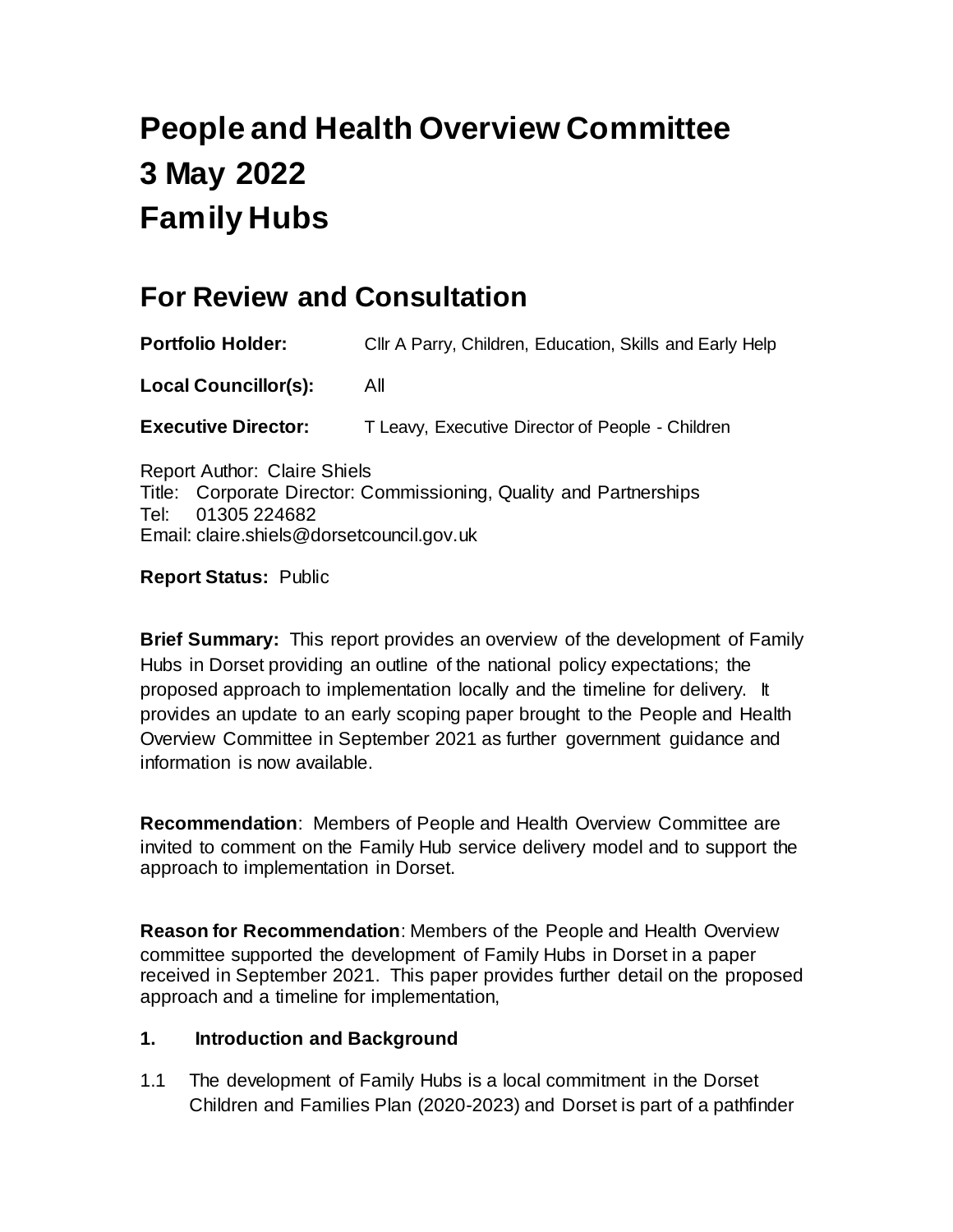Private Law pilot project with the local judiciary to use a Family Hub approach to support separating families and improve outcomes for children. They are also a commitment in the Children's Services Commissioning Strategy (2022 – 2027).

- 1.2 The Government has committed to championing the development of Family Hubs and the Department for Education has made clear its expectation that this approach will be adopted by all local areas in the next 2 years. The government have commissioned the Anna Freud National Centre for Children and Families to set up a 'National Centre for Family Hubs' to support local areas with implementation.
- 1.3 The council has agreed an investment from the Transformation Fund to support implementation of this important policy area as part of the Children's Services 5-year medium term financial plan. In addition a bid has been submitted to a national transformation programme, led by the Department for Education (DfE) to support our approach. The outcomes of this is expected in May 2022. If we are unsuccessful in this bid and without success in future funding bids, savings will be hard to deliver.
- 1.4 Seventy-five local areas have been chosen by the Department of Education (DfE) as eligible for a share of £302 million set aside by the government to develop flagship family hubs. Unfortunately, Dorset is not one of the selected areas.

# **2. What are Family Hubs?**

- 2.1 The Department for Education has clarified the framework for delivery of Family Hubs. They see them as a way of joining up locally and bringing existing family help services together to improve access to services; connections between families, professionals, services, providers and putting relationships at the heart of family help. Family hubs bring together services for families with children of all ages with a great start for life at their core. They can include hub buildings as well as a virtual offer and must deliver on the following principles:
	- **Accessible** through clearly branded and communicated hub buildings, virtual offers and outreach
	- **Connected** family hubs drive progress on joining up professionals, services and providers (state, private, voluntary) through co-location, data sharing, shared outcomes and governance. Moving from services delivered for the under 5s, to families with children of all ages and reduce fragmentation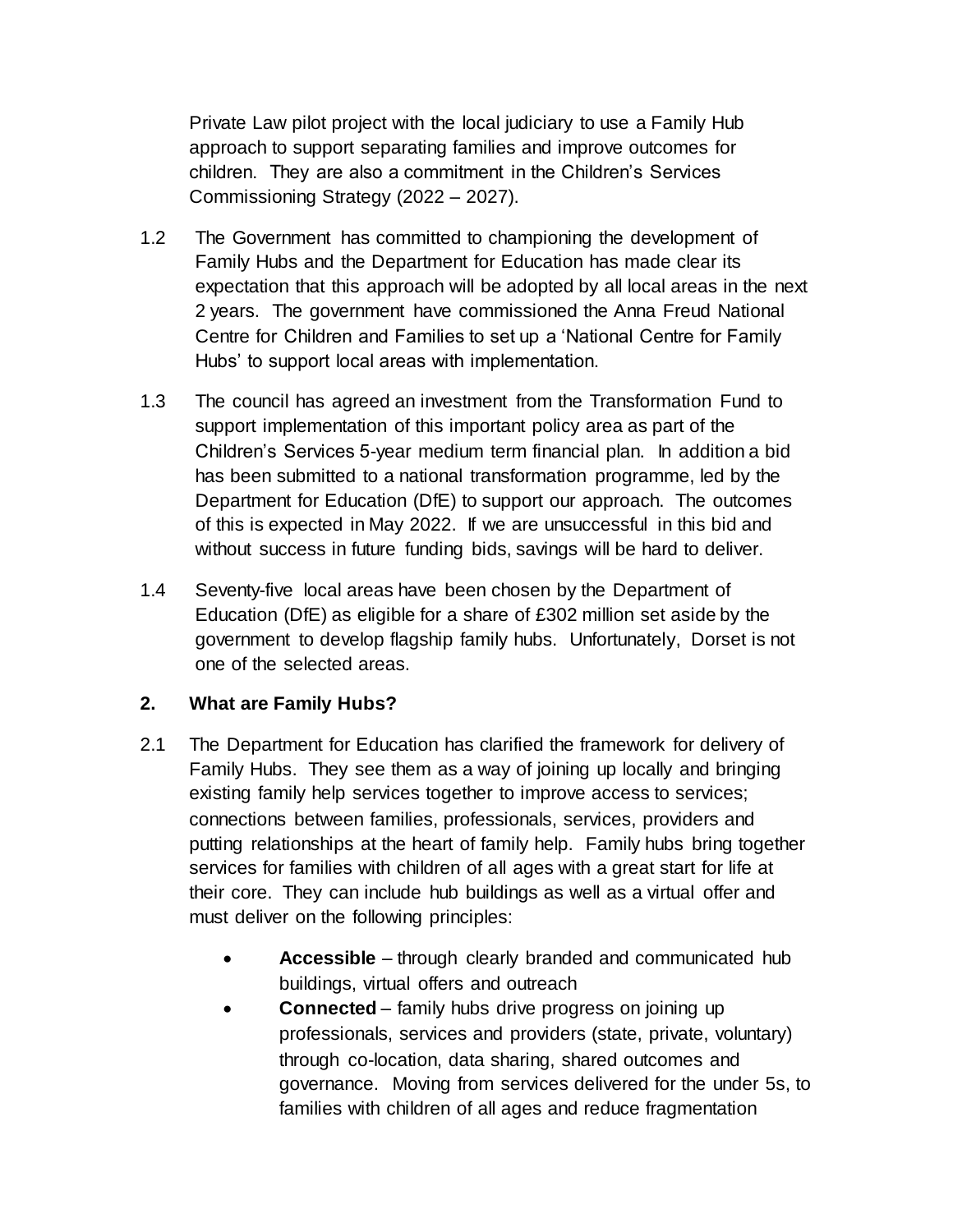- **Relationship-centred** practice in a family hub will build on family strengths and improve family relationships to address underlying issues
- 2.2 Family Hubs are a key part of the Best Start for Life vision, published by the Department for Health and Social Care in 2021 and although designed to support families from conception all the way up to adulthood, it is important that a core part of the Hub offer is focused on ensuring children have the best start in life. Evidence shows that a child's experiences from conception to five play a critical role in their development, and that the early years represent a key opportunity for intervention.
- 2.3 Family Hubs are more than early years services, offering a 'front door' to a range of services and support including early help and specialist services such as learning disability support, drug and alcohol services and social care services as well as support provided by community groups and the voluntary and community sector. They will provide whole family working that not only includes brothers and sisters and parents/carers but reaches across extended family such as grandparents, aunts/uncles and other connected people and can co-locate services for older people where that makes sense to the local community.

# **3. The case for change**

- 3.1 We have a well-managed system in children's services and are confident that we are seeing providing support in the right part of the system, however we know that we are seeing more children, young people and families with complex needs and that we could do even more to support families earlier and make it easier for them to access support.
- 3.2 The lack of readily accessible support for the entire family is having a troubling impact within the most vulnerable communities and can result in children needing help from a social worker and statutory interventions such as child protection or coming into care.
- 3.3 Families tell us that they want to access help and support in welcoming and non-stigmatising spaces from multi-disciplinary professionals, but where they can also access joined up support from the community.
- 3.4 Our workforce also tell us that they do not have access to sufficient effective spaces for work with children and families or to touch down when they are on home visits and that they would benefit from greater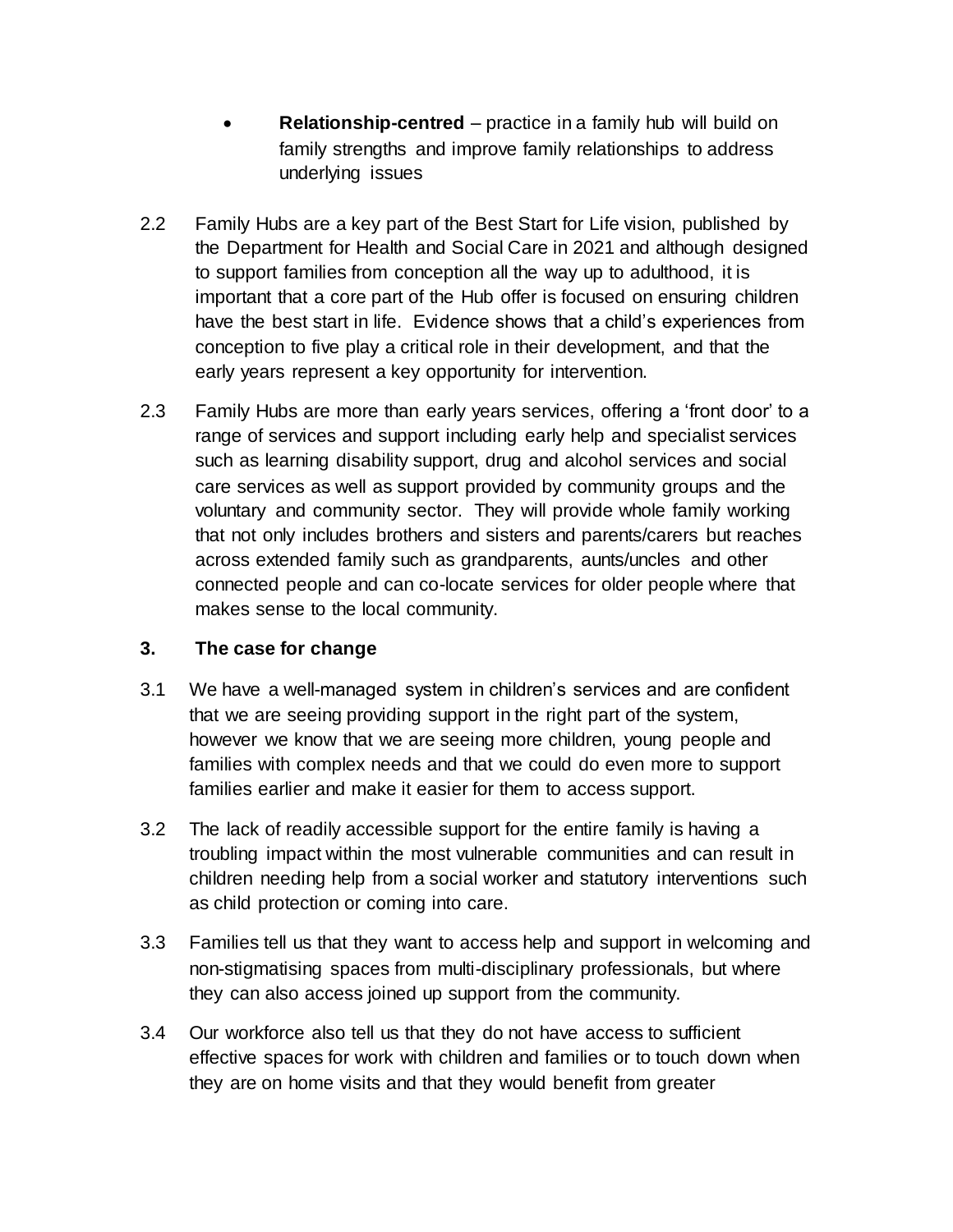opportunities for co-location with partners so that they can improve information sharing and support to the families we collectively serve.

# **4. Our approach to delivering Family Hubs in Dorset**

- 4.1 Family Hubs in Dorset will provide a link to and integration with the community and voluntary sectors and with wider partners such as health and schools. Given our rural nature one Family Hub in an area will act as a central access point for families and link virtually to all the service providers in a locality to understand who is best placed to meet needs.
- 4.2 Many local authorities have repurposed some of their children's centres to become Family Hubs or have sought to move services traditionally delivered in council owned children's centres into different community buildings, churches, citizen's advice bureaux, libraries or GP practices to create Family Hubs. They have also strengthened their digital and online offer of support to families to help them to be able to support themselves.
- 4.3 Our Family Hub model will make use of existing facilities wherever possible and help reduce the need for multiple premises and the overheads associated with this. This sits well with our delivery model Dorset Children Thrive - a multi-disciplinary locality model across six areas. The values and professional make-up are largely replicated across localities; however delivery is tailored to local contexts and needs.
- <span id="page-3-0"></span>4.4 A change programme funded through the council's transformation fund has been created to deliver our approach. A senior project manager is leading the project and has begun the process of engagement with children, young people, families and communities. Attendance at Local Alliance Groups meetings are scheduled to discuss local priorities and potential delivery sites. Local members will be invited to be involved in locality discussions.
- 4.5 The programme will deliver a digital front door connecting services and support in localities with a small number of Family Hub buildings that facilitate connection with all the services in a local community. Existing locality services including early help and social care will be co-located with partner agencies. Some services will be delivered in existing community spaces. Community development officers will develop and capture networks of support and help navigate local sources of support as relationships strengthen and develop over time.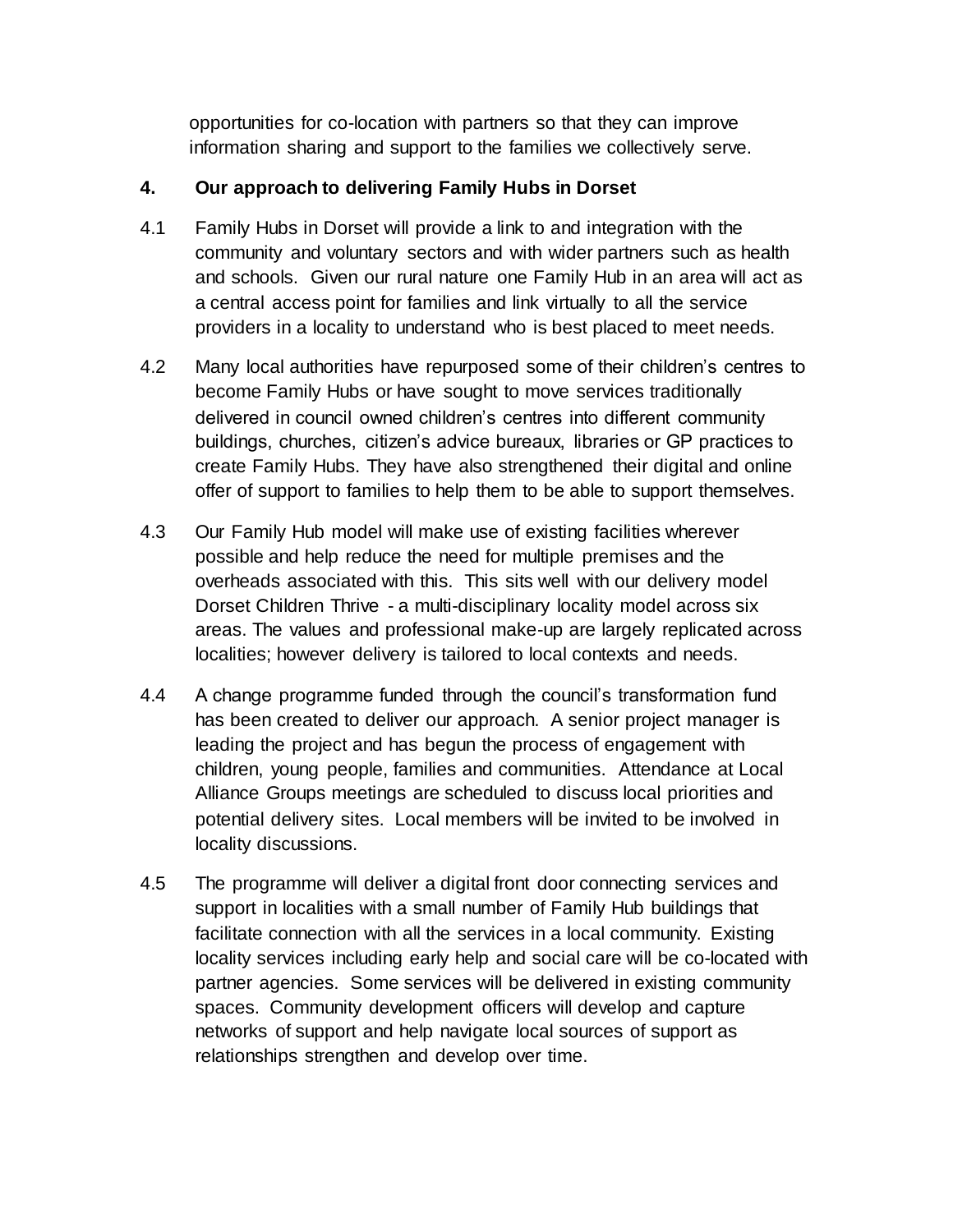4.6 Research and engagement is underway to develop the service delivery model and it is anticipated that the first Family Hub will open in the east of the county in September 2022. There will be a rolling programme of implementation across the reast of the county following that with completion of the programme by 2025.

#### **5. What does this mean for children, young people and families?**

5.1 The case studies below show how a Family Hub can support a family in practice:

Andrea dropped into a Family Hub for vitamins for her and her children and a local health visitor asked if there was any other help that Andrea needed. She told the health visitor that she was having a tough time as she and her husband were arguing a lot and struggling financially. She was feeling low and she was worried about the impact of the arguing on her children. One of them had started to get in trouble at school. It was identified that she needed support in a number of areas including: her wellbeing, debt advice, housing support, relationship support for her and her husband and support for her children. She started working with an early help worker who developed a package of whole family support which included emotional wellbeing support; access to couple counselling; debt advice and maximising of benefits; housing advice to identify a more affordable property; access to CV support and interview coaching for her husband who wanted to change jobs; support to talk to the school about the issues affecting their children – which resulted in some additional support at school. The family appreciated the comprehensive offer of support and were able to make multiple changes: *'thank you for noticing that all was not well and helping me to access support, things are much improved – we are talking to each other more and getting on better – a whole wight has been lifted from my shoulders".*

Tom, a single father of three children sought help through the online family hub offer, as he didn't want to go to the Family Hub on his own. He used the Chat function on the online offer and told the duty worker that he was finding it difficult to cope. One of his children aged 5 years has a range of sensory needs and his behaviour was very challenging. He was waiting for an autism assessment. Tom had no day to day help and was exhausted. The duty worker noted that there was several agencies already involved with the family which needed better coordination. The worker called a team around the family meeting and all the agencies involved agreed to work to a single plan for Tom and his children. As a result, Tom feels more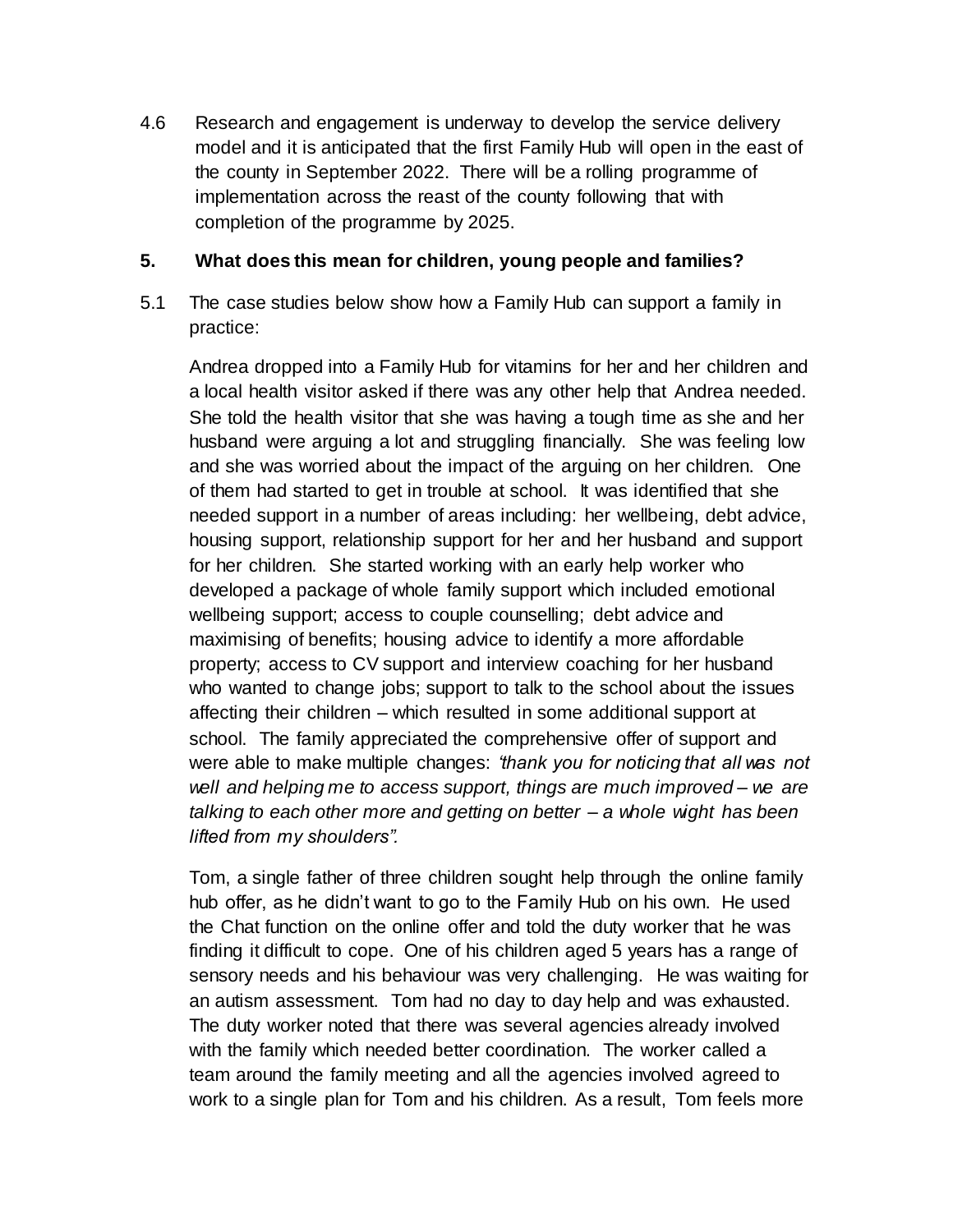in control of what is happening and is attending a parent support groups for children with sensory needs at the Family Hub after a worker from the Hub visited him at home and agreed to meet him outside for the first few times he came. Tom feels much more supported.

# **6. [Financial](#page-3-0) Implications**

<span id="page-5-1"></span>The delivery of Family Hubs is one element of the Children's Services 5 year financial strategy. An investment of £342,000 has been agreed and incorporate into the budget and is anticipated to deliver £2.5M revenue savings over the life of the project. Savings will be delivered through a reduction in premises overheads, reduction in duplication and more coordinated support delivering better outcomes for families.

# **7. [Climate](#page-5-0) Implications**

The development of virtual networks of support and an online digital family offer for some services will help support a reduction in travel and associated carbon footprint.

# **8. [Well-being](#page-5-1) and Health Implications**

<span id="page-5-0"></span>Evidence shows that disadvantaged and vulnerable children suffer from poor outcomes across the key domains of development from conception to 19. Children in school who are either a Child in Need, have a Special Education Need or Disability, or receive Free School Meals will do much worse than their peers. These domains are key drivers of later life chances, including long-term employment and health. Offering seamless pathways of whole family support has been shown to improve wellbeing and health outcomes.

# <span id="page-5-2"></span>**9. [Other](#page-5-2) Implications**

<span id="page-5-3"></span>N/A

# **10. [Risk](#page-5-3) Assessment**

10.1 HAVING CONSIDERED: the risks associated with this decision; the level of risk has been identified as:

<span id="page-5-4"></span>Current Risk: Low Residual Risk: Low

# **11. [Equalities](https://dorsetcc-my.sharepoint.com/personal/kate_critchel_dorsetcouncil_gov_uk/Documents/New%20folder%20(2)/There#Equalities) Impact Assessment**